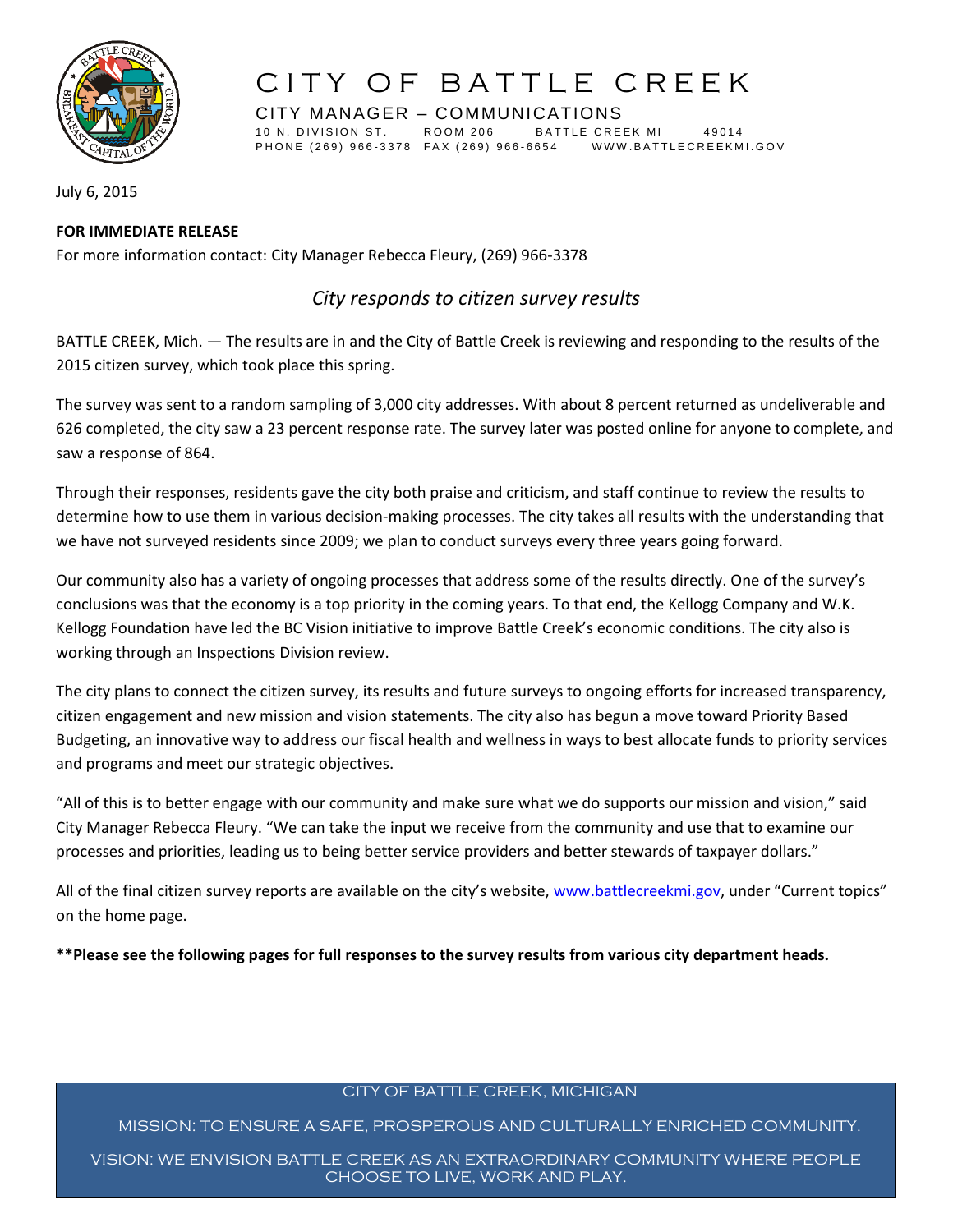

CITY MANAGER – COMMUNICATIONS 10 N. DIVISION ST. ROOM 206 BATTLE CREEK MI 49014 PHONE (269) 966-3378 FAX (269) 966-6654 WWW.BATTLECREEKMI.GOV

#### **Community Services Department (Marcie Gillette, director)**:

Related to land use, planning and zoning, we look to improve the quality of service by leading a community engagement process to update our Master Plan, which meets the current and future land use, planning and zoning needs of the community. This updated Master Plan is a working document used to guide conversations, initiatives and decision making.

Related to code enforcement, we will work to improve the quality of service by better communicating city ordinance requirements and enforcement processes. We also plan to decrease the number or observed code violations or other hazards in Battle Creek by continuing both proactive and complaint-driven enforcement, in addition to implementing improved enforcement processes.

#### **Fire Department (David Schmaltz, chief)**:

We are pleased with the overall survey results related to the Fire Department. They show that the majority of respondents and, therefore, the public, feel we are providing a quality service.

That being said, the rating for Fire Prevention was not as high as we would like to see. That showed us that our community feels we need to be more engaged. We are taking that message to heart and will use this as an opportunity to be more proactive with our messages and education related to fire prevention. We are always trying to serve our community better and find new ways to provide the best service possible.

### **Parks and Recreation Department (Jeff Hovarter, director)**:

Eighty percent of residents indicated on the survey that health and wellness opportunities were an essential or very important focus over the next two years.

The Parks and Recreation Department mission is "To provide recreation programs and services that improve the physical health and wellbeing of the individual and the community." Based on the survey results — such as reported use of city recreation centers and visits to neighborhood or city parks — we clearly need to better communicate the many public facilities and opportunities available in the community for residents to be physically active and get moving.

#### CITY OF BATTLE CREEK, MICHIGAN

### MISSION: TO ENSURE A SAFE, PROSPEROUS AND CULTURALLY ENRICHED COMMUNITY.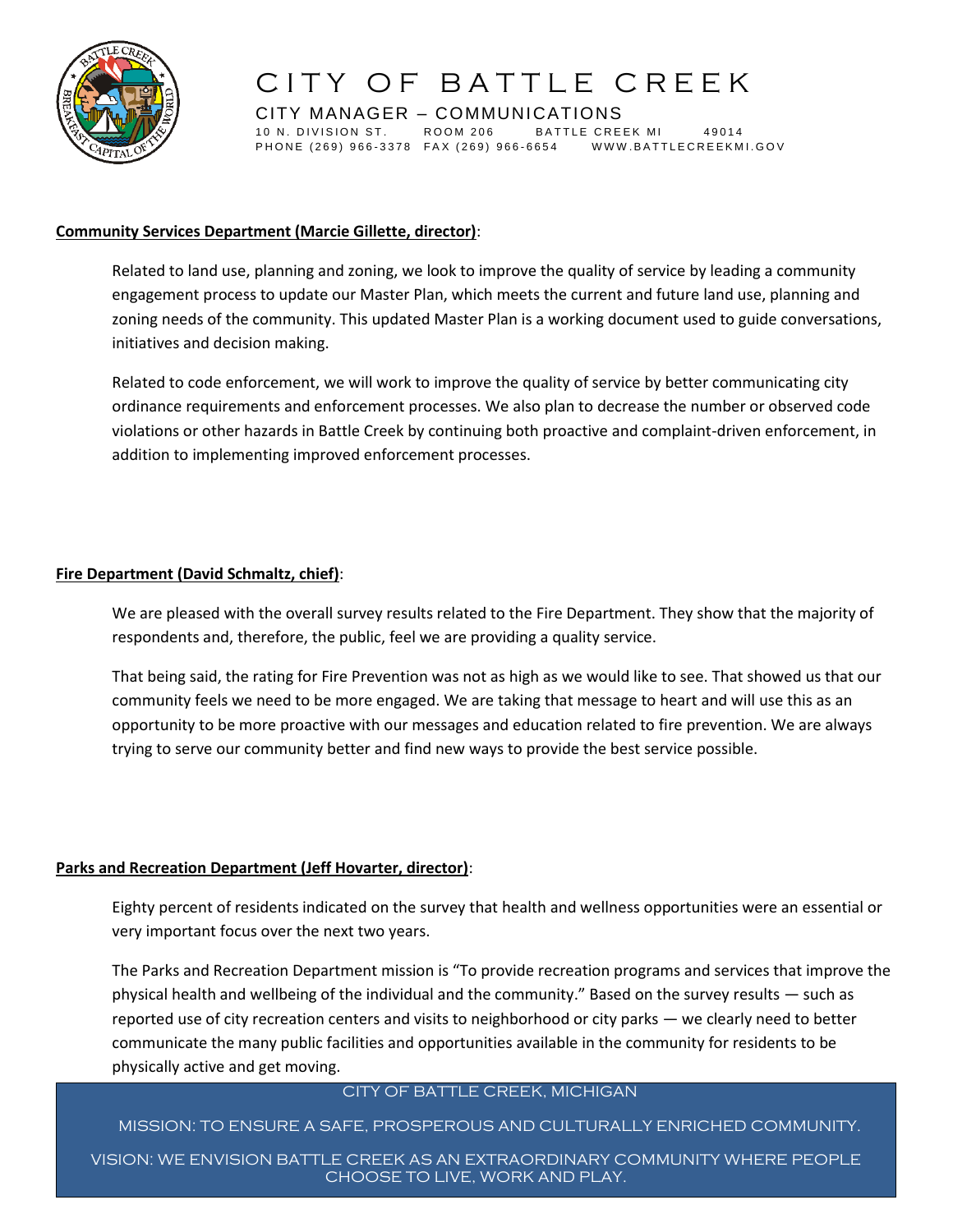

CITY MANAGER – COMMUNICATIONS 10 N. DIVISION ST. ROOM 206 BATTLE CREEK MI 49014 PHONE (269) 966-3378 FAX (269) 966-6654 WWW.BATTLECREEKMI.GOV

### **Police Department (Jim Blocker, chief)**:

Overall, survey responses related to our services averaged "good" ratings, which we believe to be in line with national averages. Though unchanged for about the last decade, this should not go unchallenged. "Good" is not good when we can do so much better.

One of our challenges is continuing to educate the community about what police actually can do to resolve community-based problems, and what we cannot do. I would note that more than 53 percent of all calls for service are not criminal. However, the Police Department is the only government agency that will respond almost immediately after a phone call, and can also do more to prepare our officers to be resilient and professionally equipped to address those non-criminal issues, or connect community members with the right organizations and personnel to assist them.

We are utilizing technology to help with this — [www.nextdoor.com](http://www.nextdoor.com/) is an example of how we are using a free smartphone app to address and respond to neighborhood concerns in real time. To date, more than 600 homes are signed up after 120 days. We also actively use Facebook and Twitter.

We have engaged in multiple strategies to increase customer satisfaction. The BCPD is always seeking new and creative ways to improve our responsiveness to the community, including initiatives like the Fair and Impartial Policing training scheduled for this fall. This training will involve a healthy discussion on bias and the negative impacts bias has in our profession.

### **Transportation Department (Larry Bowron, director)**:

I am pleased to know that the survey results indicate that public transportation is a strong feature of our community.

Other indicators in the survey tell us that we may be able to reach more people to educate and inform them about the benefits to using public transit as a good alternative to driving. As such, we will take a look at the ways we market our services, to ensure we are reaching the people who need and desire our services the most, as well as reaching out to those who might like to learn more and give our transportation services a try.

### CITY OF BATTLE CREEK, MICHIGAN

MISSION: TO ENSURE A SAFE, PROSPEROUS AND CULTURALLY ENRICHED COMMUNITY.